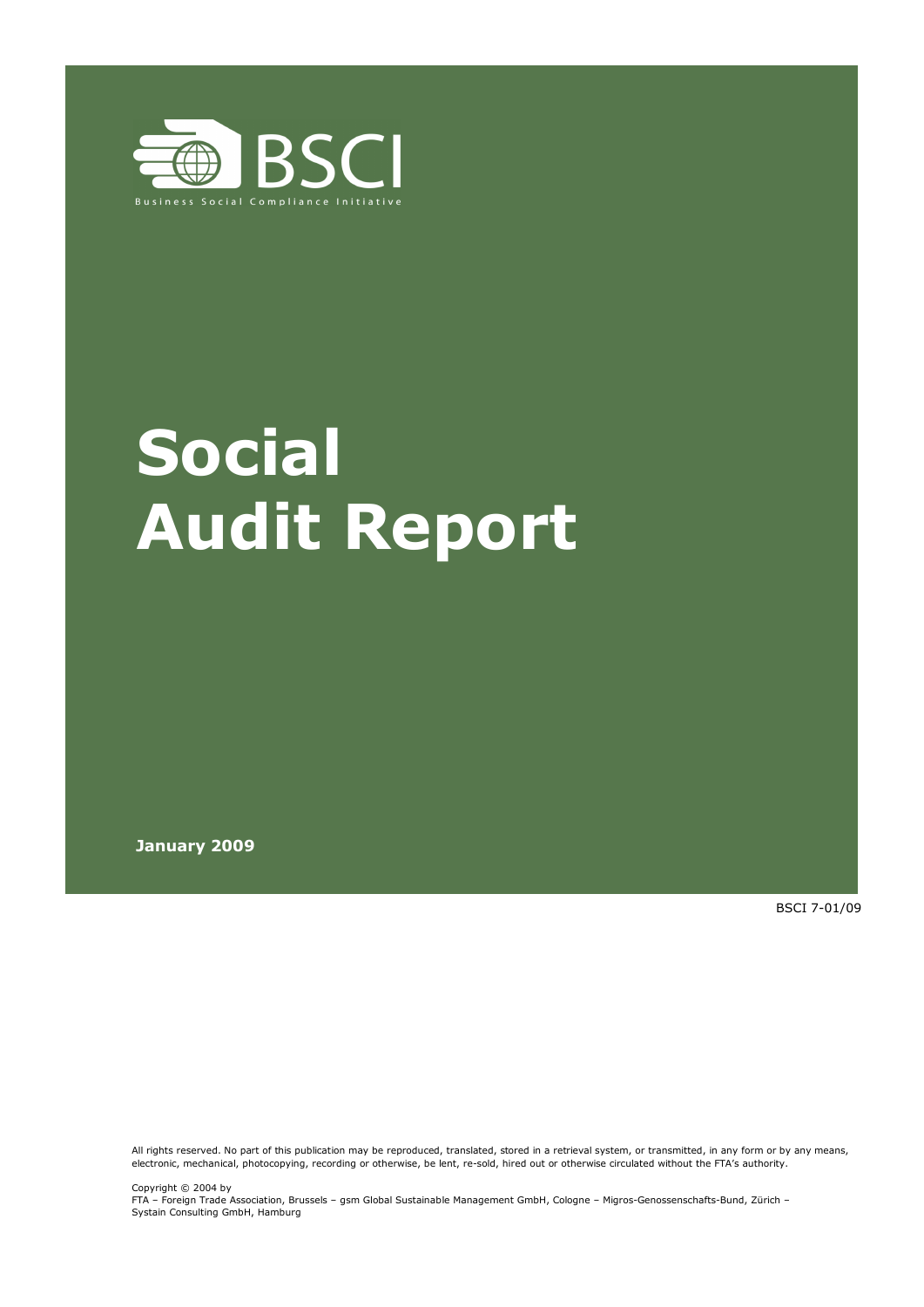

## **Social Audit Report**

| <b>Factory Name:</b><br><b>Sirogojno Company</b>                               |                              |                                                  |           |                         |
|--------------------------------------------------------------------------------|------------------------------|--------------------------------------------------|-----------|-------------------------|
| Factory Address: Sirogojno 31207, Serbia                                       |                              |                                                  |           |                         |
| Management Representative: Mrs. Snezana Dmitrovic                              |                              |                                                  |           |                         |
| Audit Results for BSCI Social<br>Requirements Part B:                          | $\mathsf{Good}^1~~\boxtimes$ | Improvement Needed                               | $\Box$    | Non-compliant $\square$ |
| Audit Results for Best Practice for<br>Industry Part C:                        | $\Box$<br>Good               | Improvement Needed                               | ⊠         |                         |
| Audit initiated by:                                                            | BSCI Member : $\Box$         |                                                  | Supplier: | ⊠                       |
| Auditing Company Name:                                                         | <b>SGS Bulgaria Ltd.</b>     |                                                  |           |                         |
| Audit report number:                                                           |                              |                                                  |           |                         |
| DBID number:                                                                   | 24845                        |                                                  |           |                         |
| Lead Auditor's name and SAAS certificate<br>number:                            | Nikolay Rulev, SA A0425      |                                                  |           |                         |
| Auditing Company Address:                                                      |                              | 25A, Tzar Osvoboditel Blvd, 1504 Sofia, Bulgaria |           |                         |
| Audit Date:                                                                    | 17.05.2011                   |                                                  |           |                         |
| Date of the new BSCI to be started: (3<br>years from the initial audit)        | 17.05.2013                   |                                                  |           |                         |
| Number of Initial audits performed at<br>this facility (Cycle number 1, 2, 3): | $\mathbf{1}$                 |                                                  |           |                         |
| Agreed date for closing the CAP (if<br>applicable):                            | N/A                          |                                                  |           |                         |
| Date, Signature & Stamp:                                                       | 17.05.2011                   |                                                  |           |                         |

<sup>&</sup>lt;sup>1</sup> Due to the sampling nature of the auditing exercise, absence of findings during an assessment does not assure the full compliance of the facility nor does it guarantee that violations may not appear in the future. BSCI and the auditing company do not accept responsibility for conditions at other locations that may be used in the supply chain of the relevant product or service since this report covers the production site listed under ''audited company'' only.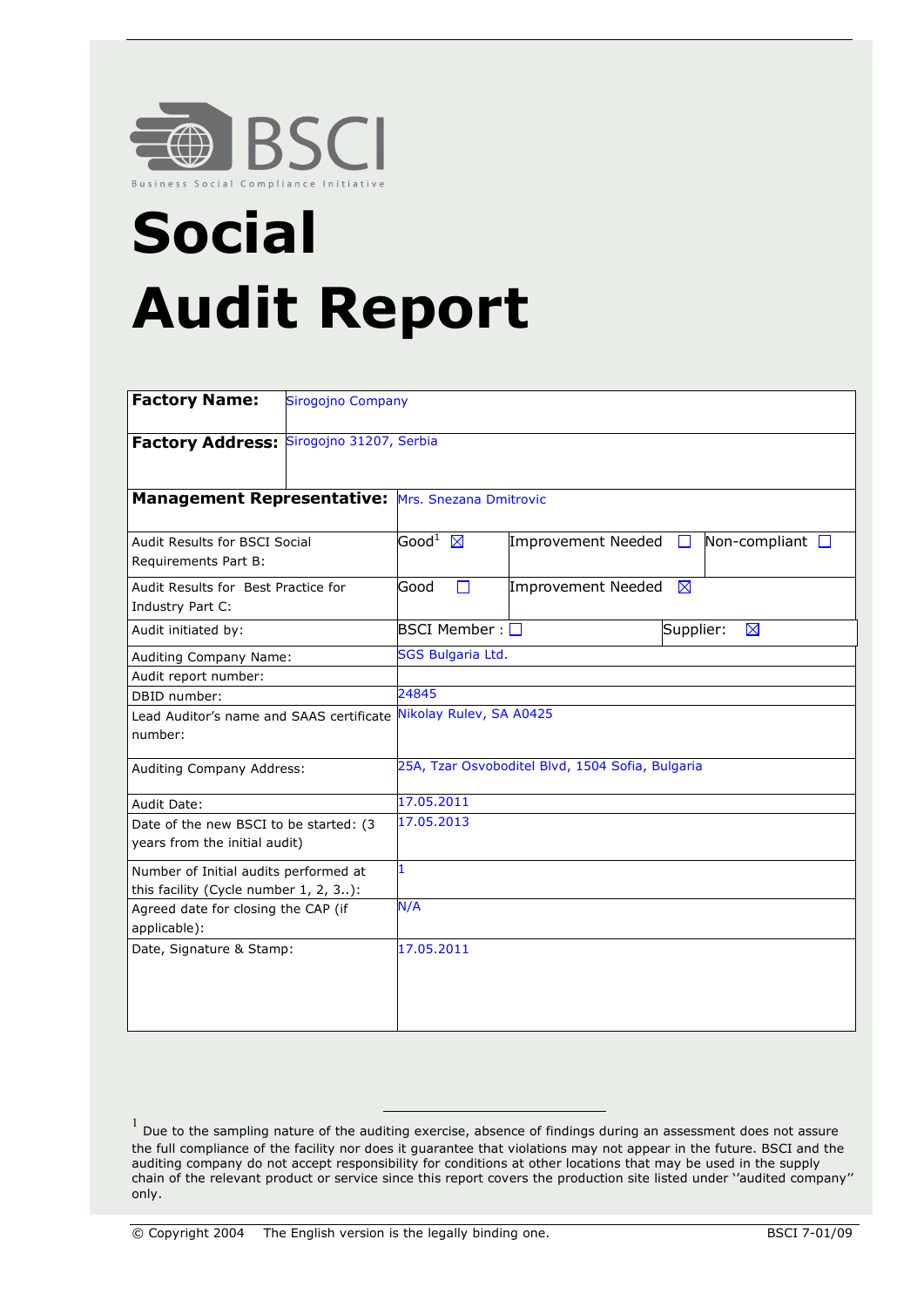| <b>BSCT</b>         | Name of Company   | Audit Date | DBID number |              |
|---------------------|-------------------|------------|-------------|--------------|
| Social Audit Report | Sirogojno Company | 17.05.2011 | 24845       | Page 3 of 12 |

| <b>Lead-Auditor</b> | Nikolay Ruley | <b>Additional Auditor</b>     | Vojislav Radenkovic - local expert |
|---------------------|---------------|-------------------------------|------------------------------------|
| <b>Audit Date</b>   | 17.05.2011    | Number of man days<br>applied |                                    |

### **A. Master Data – For full details on the business structure of the company, see complete Master Data in the Audit Questionnaire.**

| <b>Location of audited Company</b> |                           | <b>Basic Data</b>                      |  |                                                                         |  |  |
|------------------------------------|---------------------------|----------------------------------------|--|-------------------------------------------------------------------------|--|--|
| Name of Company                    | Sirogojno Company         | Year of foundation                     |  | 1991                                                                    |  |  |
| http://www.                        | www.sirogojno-company.com | Legal status                           |  | <b>LLC</b>                                                              |  |  |
| <b>Street</b>                      | Sirogojno                 | Language(s) spoken in<br>company       |  | <b>Serbian</b>                                                          |  |  |
| City                               | Sirogojno                 | Total production capacity<br>per month |  | 600 tons / month                                                        |  |  |
| Zip Code                           | 31207                     | <b>Contact Person</b>                  |  |                                                                         |  |  |
| Country                            | <b>Serbia</b>             | Name                                   |  | Mrs. Ana Ljubojevic                                                     |  |  |
| Phone                              | +381 31802011             | Position / Language                    |  | <b>Business Development manager</b><br>Serbian, English, German, French |  |  |
| Fax                                | +381 31802075             | Phone                                  |  | +381 63618515                                                           |  |  |
| <b>DBID Number</b>                 | 24845                     | E-mail                                 |  | ana.ljuboevic@sirogojno-<br>company.com                                 |  |  |

| <b>Business Activities</b> |                        |   |                                      |  |
|----------------------------|------------------------|---|--------------------------------------|--|
| Clothing:                  | Construction Material: |   | <b>Electronic Groups:</b>            |  |
| Eyewear (Glasses):         | Furniture:             |   | Leather Goods (except shoes):        |  |
| Machinery:                 | Other hard goods:      | ⊠ | Shoes:                               |  |
| Textiles:                  | Toys:                  |   | Textiles raw material or accessories |  |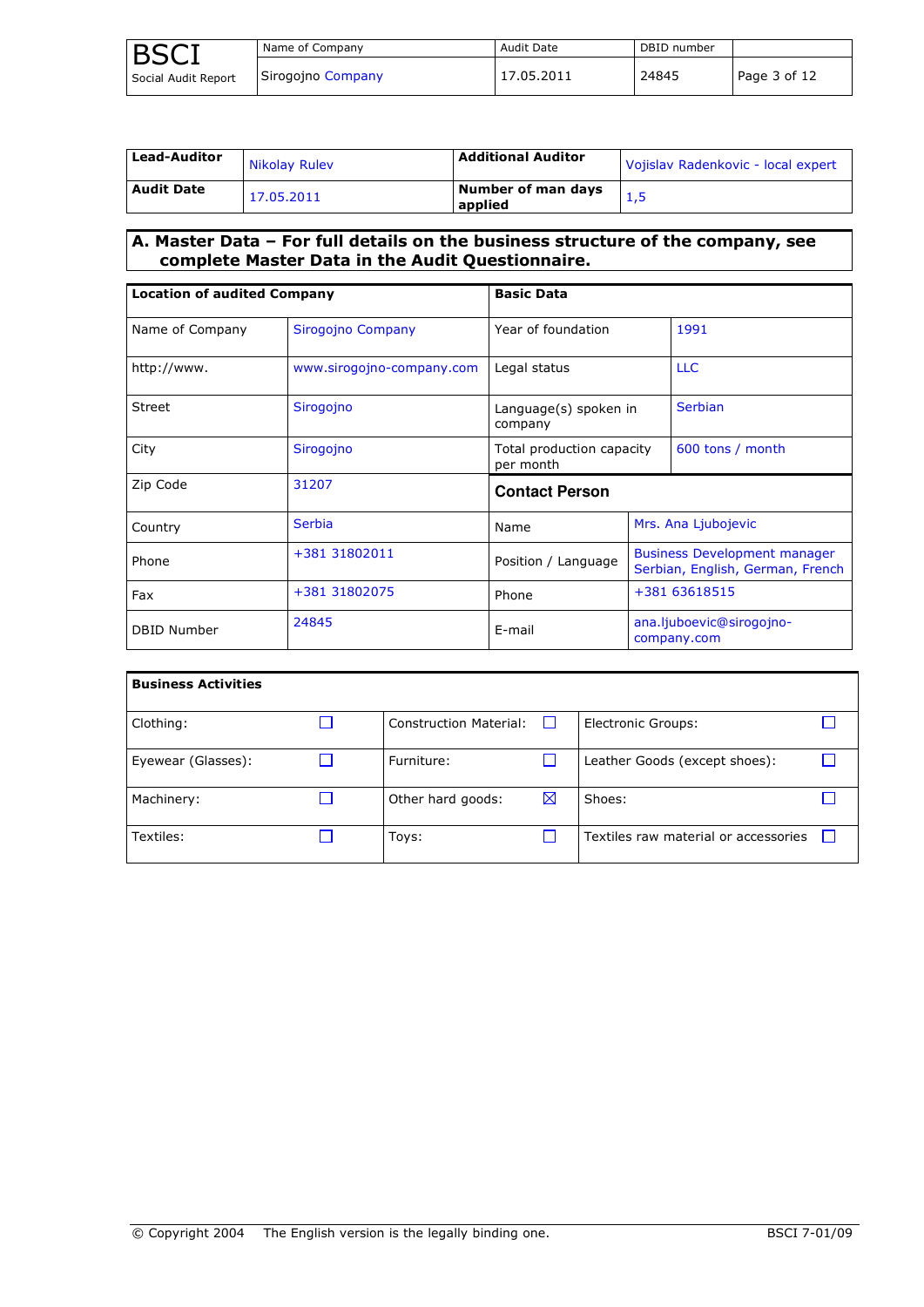|                     | Name of Company   | Audit Date | DBID number |              |
|---------------------|-------------------|------------|-------------|--------------|
| Social Audit Report | Sirogojno Company | 17.05.2011 | 24845       | Page 4 of 12 |

#### **B. Audit Assessment Part B BSCI Mandatory Social Requirements**

|             |                                                         | Results     |              |             |             |
|-------------|---------------------------------------------------------|-------------|--------------|-------------|-------------|
|             |                                                         | 2           | $\mathbf{1}$ | $\mathbf 0$ | <b>NA</b>   |
| B.1         | Management Practice                                     | $\boxtimes$ | M            |             |             |
| B.2         | Documentation                                           | $\boxtimes$ | M            |             |             |
| B.3         | <b>Working Time</b>                                     | $\boxtimes$ |              |             |             |
| B.4         | Compensation                                            | $\boxtimes$ | <b>COL</b>   |             |             |
| B.5         | Child Labour / Young Employees                          | $\boxtimes$ |              |             |             |
| <b>B.6</b>  | Forced Labour / Prisoner Labour / Disciplinary Measures | $\boxtimes$ | $\Box$       |             |             |
| <b>B.7</b>  | Freedom of Association / Collective Bargaining          | $\boxtimes$ | <b>COL</b>   |             |             |
| B.8         | <b>Discrimination</b>                                   | $\boxtimes$ | $\Box$       |             |             |
| <b>B.9</b>  | <b>Working Conditions</b>                               | $\boxtimes$ | <b>COL</b>   |             |             |
| <b>B.10</b> | <b>Health and Social Facilities</b>                     | $\boxtimes$ | $\mathbf{I}$ |             |             |
| <b>B.11</b> | Occupational Health and Safety                          | $\boxtimes$ |              |             |             |
| <b>B.12</b> | Dormitories                                             |             | n 1          |             | $\boxtimes$ |
| <b>B.13</b> | Environment                                             | $\boxtimes$ |              |             |             |

| <b>Total Result:</b> | Good | Improvements Needed | Non-compliant |
|----------------------|------|---------------------|---------------|
|                      |      |                     |               |

#### **Remarks**

The audit has stared on May  $17<sup>th</sup>$  at 8:00h. During the opening meeting the whole management staff was present.

All required information, personal files, wage records, H&S training records, maintenance of machines and dangerous equipment was presented to the audit team for review.

The company was established in 1991 and in 1999 started the production of frozen fruits in Sirogojno. In 2008 the production was extednded on a new site in Rupeljevo - abt. 30 km from Sirogojno.

The factory has all legal required documents and permissions for production activities. The relevant authorities carry out regular inspections and the reports of those inspections were presented for review. The HR dept. keeps complete personal files for all employees containing copies of ID. The factory is working in two shifts:  $1^{st}$  shift - 7:00 to 15:00;  $2^{nd}$  shift - 15:00 to 23:00. The workers have 2 breaks 15 minutes each and one 30 minutes break for meal.

| Please fill in under results                                                                            |                                                                     |                                                                                                     |                                                       |
|---------------------------------------------------------------------------------------------------------|---------------------------------------------------------------------|-----------------------------------------------------------------------------------------------------|-------------------------------------------------------|
| $2 = Good$                                                                                              | $1 =$ Improvements Needed                                           | $0 = Non-compliant$                                                                                 | $NA = Not Applicable$                                 |
| No deviation from requirements or<br>only minor deviations and full<br>protection of employees is given | Deviations in the minority of<br>requirements and no crucial points | Deviations in 50% or in the<br>majority of requirements or/and in<br>crucial points (double framed) | Requirements do not match to the<br>company structure |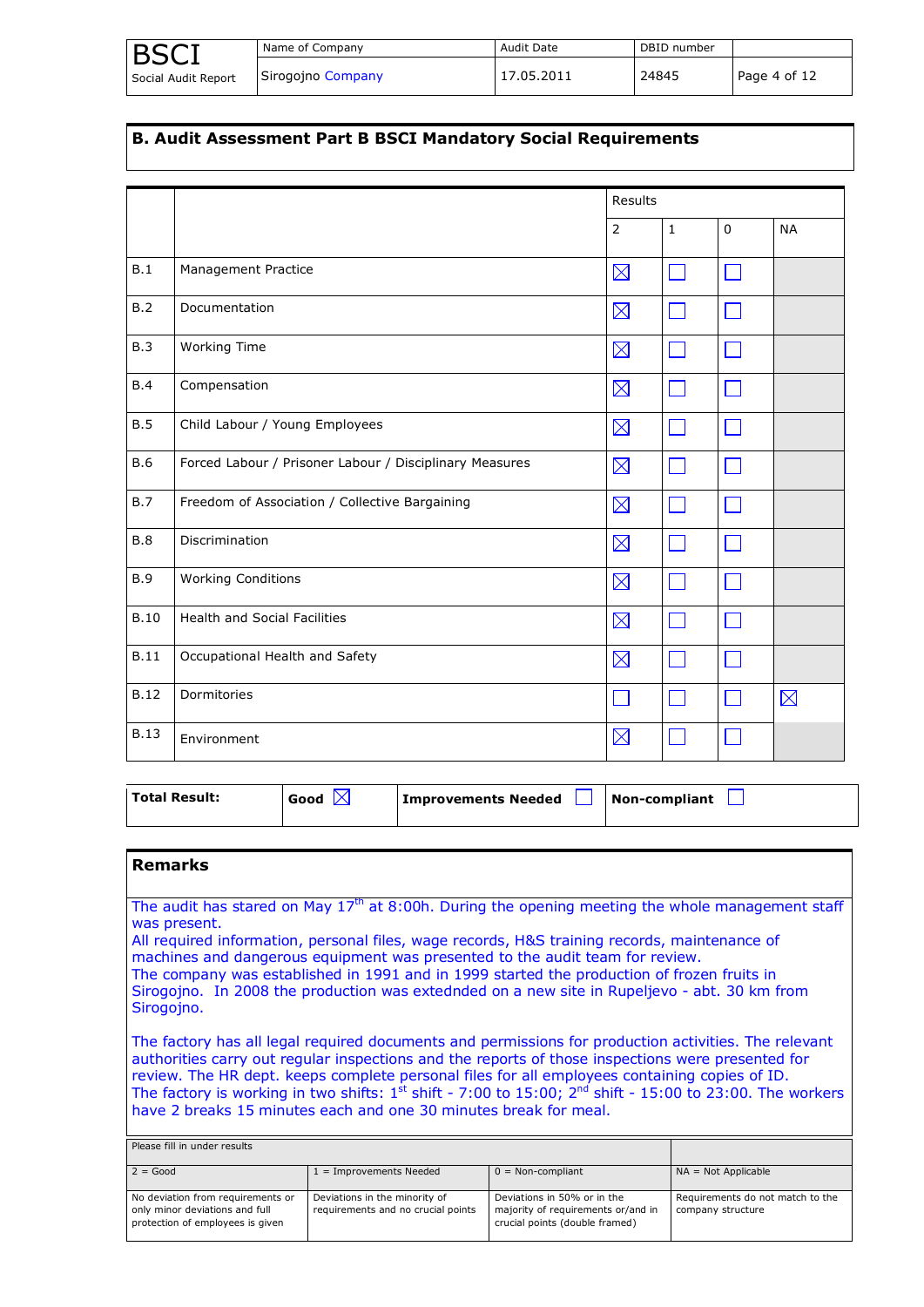| <b>BSCI</b>         | Name of Company   | Audit Date | DBID number |              |
|---------------------|-------------------|------------|-------------|--------------|
| Social Audit Report | Sirogojno Company | 17.05.2011 | 24845       | Page 5 of 12 |

The wages are paid on  $8<sup>th</sup>$  of the following month trough bank transfer on the individual account of each worker.

The workers have receive additional monthly benefits: RSD 85 per day for food. Evidences for the payment of social insurances were presented. The requested payrolls were presented and were found to be complete and sustainable after cross checks made.

No discrimination practices were observed. There was no concern observed or reported during the interviews and assessment of compensation, benefits, job assignment and hiring procedures. No child labor was found. All workers were very open to the audit team. The individual interviews took place in the production area and in a separate room in the factory. The company has performed risk assessment of each work place amd appropriate measures were taken to protect the health and safety of the workers including use of PPE.

The workers have formed a workers union in April 2011 and a Collective Bargaining Agreement is in process of preparation from the elected worker representatives.

The audit team was accompanied during all the audit and the staff was very cooperative. In general the workers showed positive attitude to the company, working conditions and management's behaviour as they are paid on time, no deductions made by the management. No negative feedback from the workers interviews.

| Please fill in under results                                                                            |                                                                     |                                                                                                     |                                                       |
|---------------------------------------------------------------------------------------------------------|---------------------------------------------------------------------|-----------------------------------------------------------------------------------------------------|-------------------------------------------------------|
| $2 = Good$                                                                                              | $1 =$ Improvements Needed                                           | $0 = \text{Non-compliant}$                                                                          | $NA = Not Applicable$                                 |
| No deviation from requirements or<br>only minor deviations and full<br>protection of employees is given | Deviations in the minority of<br>requirements and no crucial points | Deviations in 50% or in the<br>majority of requirements or/and in<br>crucial points (double framed) | Requirements do not match to the<br>company structure |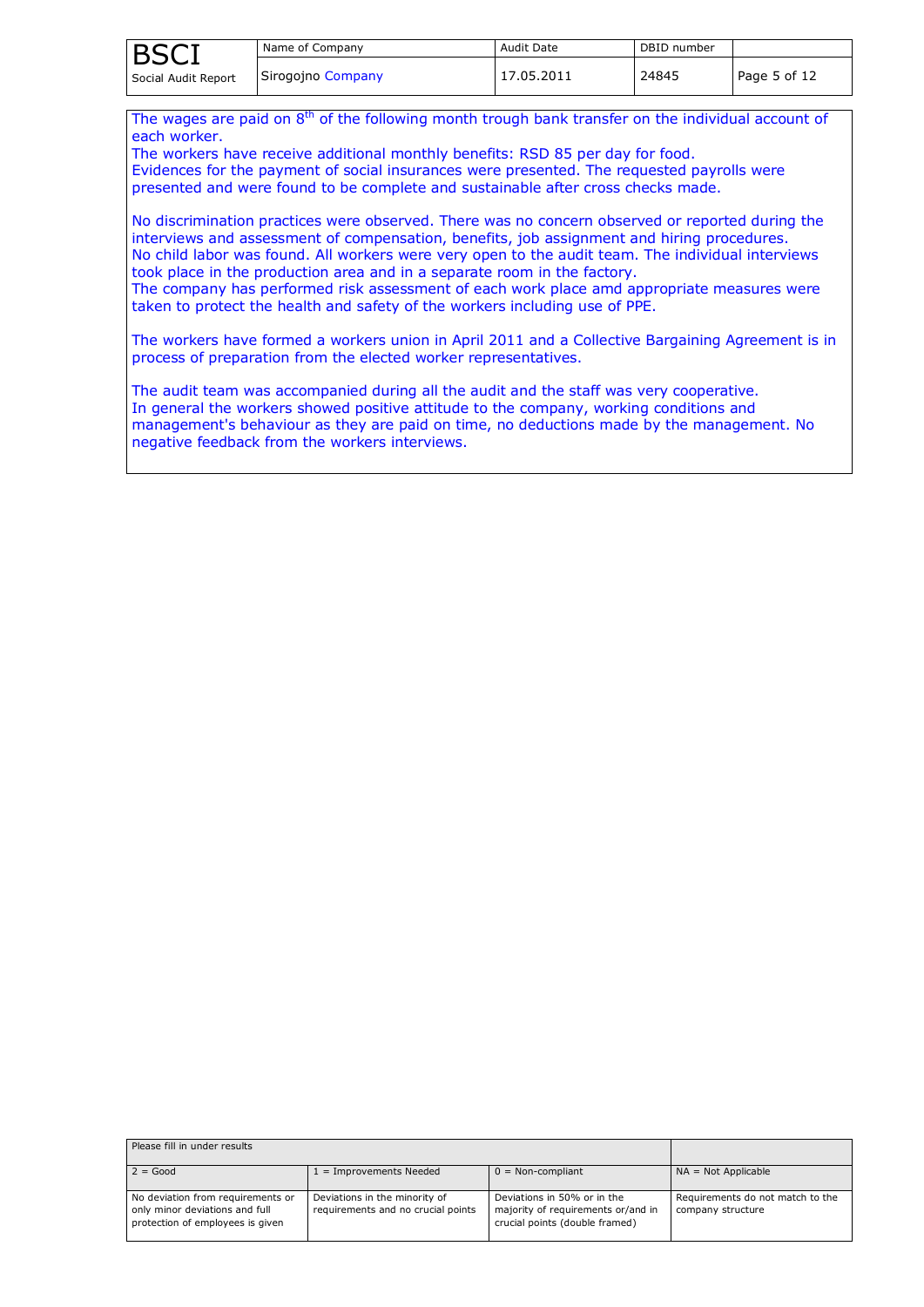| <b>BSCI</b>         | Name of Company   | Audit Date | DBID number |              |
|---------------------|-------------------|------------|-------------|--------------|
| Social Audit Report | Sirogojno Company | 17.05.2011 | 24845       | Page 6 of 12 |

| <b>Audit Corrective Action Plan (CAP) Part B BSCI Mandatory Social Requirements</b> |                                             |                  |  |
|-------------------------------------------------------------------------------------|---------------------------------------------|------------------|--|
|                                                                                     | <b>Findings and Necessary Improvements</b>  | Implementatio    |  |
|                                                                                     |                                             | n<br><b>Date</b> |  |
| <b>Management</b><br><b>Practice</b>                                                | No discrepancies observed during the audit  |                  |  |
| <b>Documentation</b>                                                                | No discrepancies observed during the audit  |                  |  |
| <b>Working Time</b>                                                                 | No discrepancies observed during the audit  |                  |  |
| <b>Compensation</b>                                                                 | No discrepancies observed during the audit  |                  |  |
| Child Labour /<br>Young<br><b>Employees</b>                                         | No discrepancies observed during the audit  |                  |  |
| Forced Labour /<br><b>Prisoner Labour</b><br>/ Disciplinary<br><b>Measures</b>      | No discrepancies observed during the audit  |                  |  |
| Freedom of<br><b>Association and</b><br><b>Collective</b><br><b>Bargaining</b>      | No discrepancies observed during the audit  |                  |  |
| <b>Discrimination</b>                                                               | No discrepancies observed during the audit  |                  |  |
| Working<br><b>Conditions</b>                                                        | No discrepancies observed during the audit. |                  |  |
| <b>Health and</b><br><b>Social Facilities</b>                                       | No discrepancies observed during the audit  |                  |  |
| <b>Occupational</b><br><b>Health and</b><br><b>Safety</b>                           | No discrepancies observed during the audit  |                  |  |

| Please fill in under results                                                                            |                                                                     |                                                                                                     |                                                       |
|---------------------------------------------------------------------------------------------------------|---------------------------------------------------------------------|-----------------------------------------------------------------------------------------------------|-------------------------------------------------------|
| $2 = Good$                                                                                              | $1 =$ Improvements Needed                                           | $0 = \text{Non-compliant}$                                                                          | $NA = Not Applicable$                                 |
| No deviation from requirements or<br>only minor deviations and full<br>protection of employees is given | Deviations in the minority of<br>requirements and no crucial points | Deviations in 50% or in the<br>majority of requirements or/and in<br>crucial points (double framed) | Requirements do not match to the<br>company structure |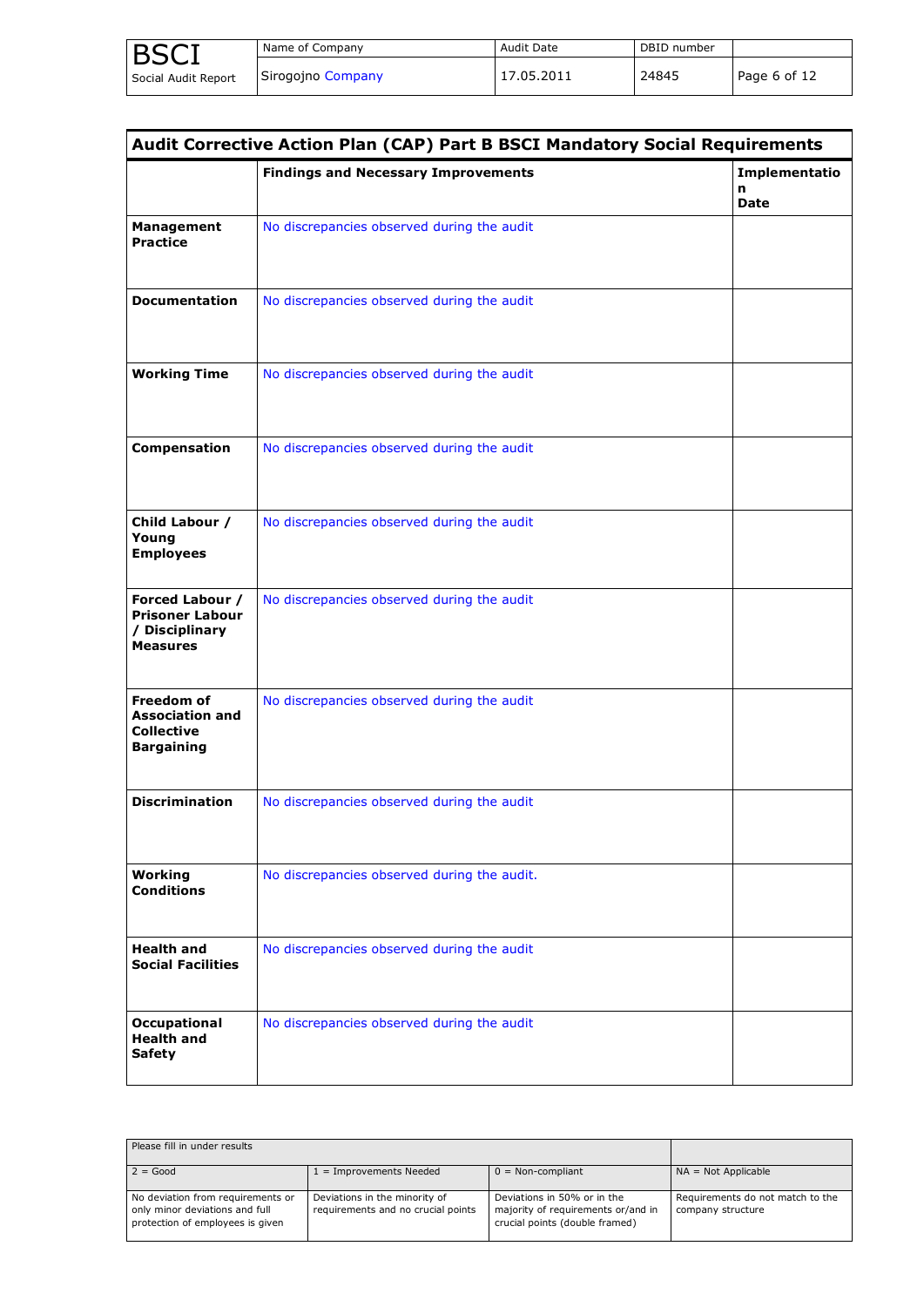| <b>BSCI</b>         | Name of Company                            | <b>Audit Date</b> | DBID number |              |
|---------------------|--------------------------------------------|-------------------|-------------|--------------|
| Social Audit Report | Sirogojno Company                          | 17.05.2011        | 24845       | Page 7 of 12 |
| <b>Dormitories</b>  | N/A                                        |                   |             |              |
| <b>Environment</b>  | No discrepancies observed during the audit |                   |             |              |

#### 17.05.2011, Nikolay Rulev

Date / signature / stamp Auditor Signature / stamp Company

| Please fill in under results                                                                            |                                                                     |                                                                                                     |                                                       |
|---------------------------------------------------------------------------------------------------------|---------------------------------------------------------------------|-----------------------------------------------------------------------------------------------------|-------------------------------------------------------|
| $2 = Good$                                                                                              | $1 =$ Improvements Needed                                           | $0 = \text{Non-compliant}$                                                                          | $NA = Not Applicable$                                 |
| No deviation from requirements or<br>only minor deviations and full<br>protection of employees is given | Deviations in the minority of<br>requirements and no crucial points | Deviations in 50% or in the<br>majority of requirements or/and in<br>crucial points (double framed) | Requirements do not match to the<br>company structure |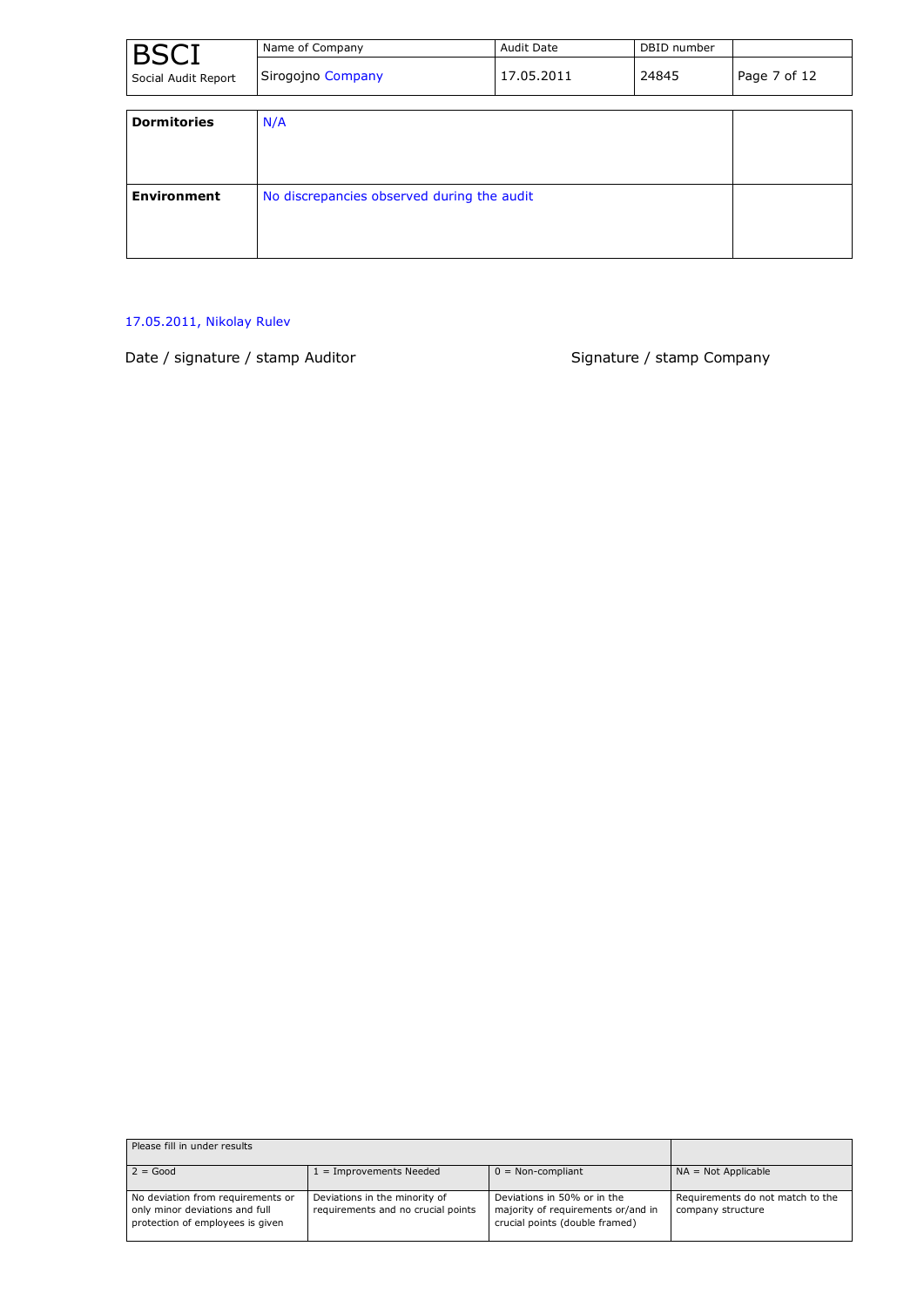|                     | Name of Company   | Audit Date | DBID number |              |
|---------------------|-------------------|------------|-------------|--------------|
| Social Audit Report | Sirogojno Company | 17.05.2011 | 24845       | Page 8 of 12 |

#### **C. Audit Assessment Part C Best Practice for Industry - Voluntary implementation but auditing is mandatory**

|     |                                                       |                | Results      |             |  |
|-----|-------------------------------------------------------|----------------|--------------|-------------|--|
|     |                                                       | $\overline{2}$ | $\mathbf{1}$ | <b>NA</b>   |  |
| C.1 | Policy                                                |                | $\boxtimes$  |             |  |
| C.2 | Planning and Implementation                           |                | $\boxtimes$  |             |  |
| C.3 | Management Review                                     |                | $\boxtimes$  |             |  |
| C.4 | Control of Subcontractors / Suppliers / Sub-suppliers |                | $\boxtimes$  |             |  |
| C.5 | Control of Homeworkers                                |                |              | $\boxtimes$ |  |
| C.6 | Compensation                                          |                | $\boxtimes$  |             |  |
| C.7 | Child Labour                                          | $\boxtimes$    |              |             |  |
| C.8 | Evasion                                               | $\boxtimes$    |              |             |  |
| C.9 | <b>Outside Communication</b>                          |                | $\boxtimes$  |             |  |

| Ripe for SA8000 Certification with regard to audit results B. and C.: | <b>NO</b><br><b>YES</b> |
|-----------------------------------------------------------------------|-------------------------|
| Training and assistance necessary but SA8000 certifiable              | <b>NO</b><br><b>YES</b> |

#### **Remarks**

After explanation about SA 8000 certification during the closing meeting it was stated that at this moment such certification is not in the priorities of the factory management.

| Please fill in under results   |                             |                                                       |
|--------------------------------|-----------------------------|-------------------------------------------------------|
| $2 = Good$                     | $1 =$ Improvements Needed   | $NA = Not Applicable$                                 |
| No deviation from requirements | Deviation from requirements | Requirements do not match to the company<br>structure |
| .<br>.                         | .<br>. .                    |                                                       |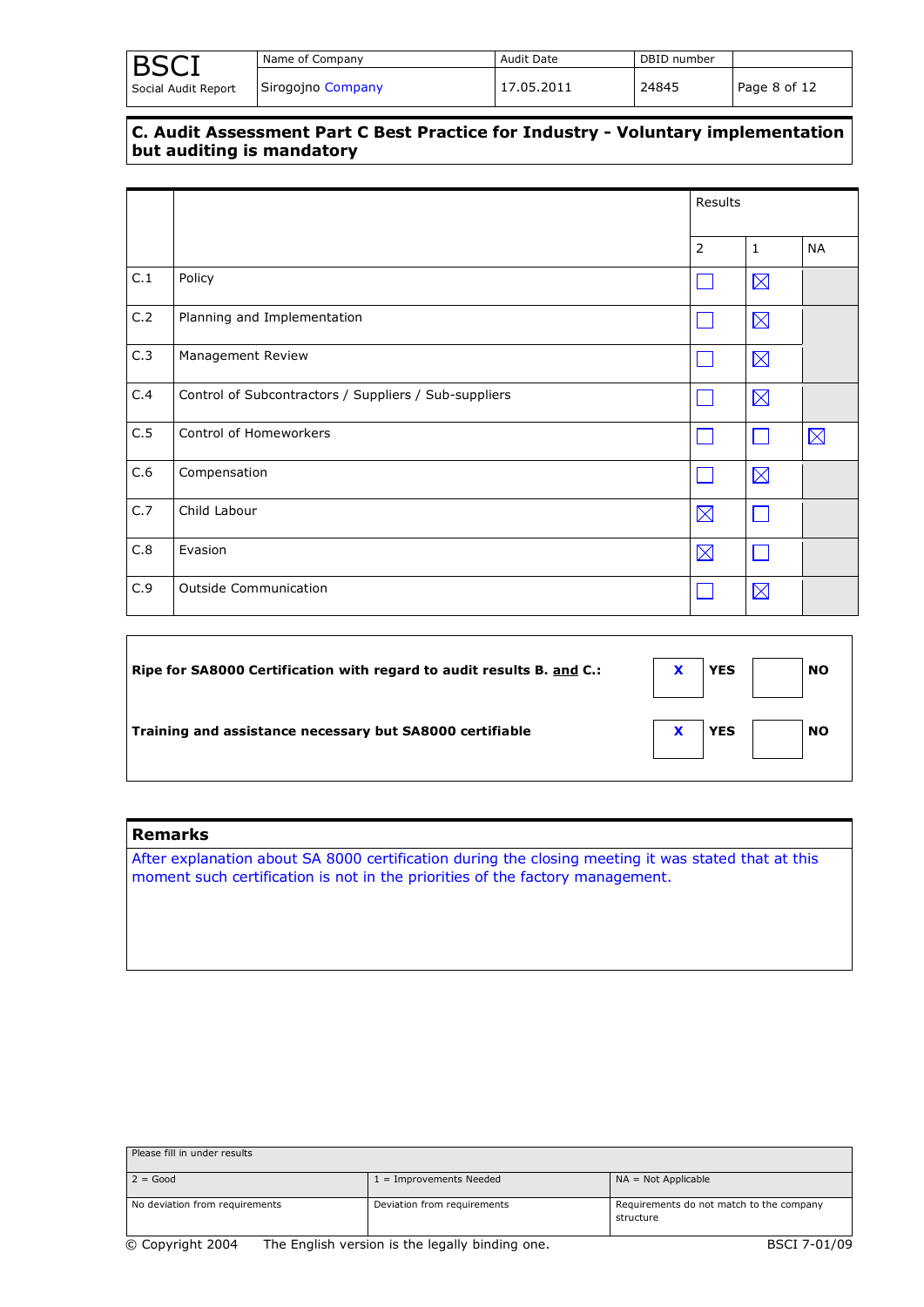| <b>BSCI</b>         | Name of Company   | <b>Audit Date</b> | DBID number |              |
|---------------------|-------------------|-------------------|-------------|--------------|
| Social Audit Report | Sirogojno Company | 17.05.2011        | 24845       | Page 9 of 12 |

## **Audit Corrective Action Plan (CAP) Part C Best Practice for Industry**

|                                                         | <b>Findings and Necessary Improvements</b>                                                                                                                                                                                                                                                                                                                                                                                                                                                                                                                                                                                                                                                                                                                                                                                                                                                                                                                                                                                                                                                                                                                                                             |     | <b>Agreed</b> | Implemen-             |
|---------------------------------------------------------|--------------------------------------------------------------------------------------------------------------------------------------------------------------------------------------------------------------------------------------------------------------------------------------------------------------------------------------------------------------------------------------------------------------------------------------------------------------------------------------------------------------------------------------------------------------------------------------------------------------------------------------------------------------------------------------------------------------------------------------------------------------------------------------------------------------------------------------------------------------------------------------------------------------------------------------------------------------------------------------------------------------------------------------------------------------------------------------------------------------------------------------------------------------------------------------------------------|-----|---------------|-----------------------|
|                                                         |                                                                                                                                                                                                                                                                                                                                                                                                                                                                                                                                                                                                                                                                                                                                                                                                                                                                                                                                                                                                                                                                                                                                                                                                        | Yes | No            | tation<br><b>Date</b> |
| <b>Policy</b>                                           | The factory should elaborate a policy towards social<br>accountability and labor conditions that includes a<br>commitment to conform to SA 8000 Standard, National laws<br>etc. and that is effectively documented, implemented,                                                                                                                                                                                                                                                                                                                                                                                                                                                                                                                                                                                                                                                                                                                                                                                                                                                                                                                                                                       |     |               |                       |
| <b>Planning and</b><br><b>Implementation</b>            | The company should ensure that the requirements of the<br>SA8000 Standardare understood and implemented at all<br>levels of the organisation by, among others, providing a clear<br>definition of roles, responsibilities and authority, training new<br>and/or temporary employees upon hiring, periodicly training<br>and implementing an awareness programme for existing<br>employees, as well as continuously monitoring activities and<br>results to demonstrate the effectiveness of systems<br>implemented to meet the company's policy and the<br>requirements of this standard.                                                                                                                                                                                                                                                                                                                                                                                                                                                                                                                                                                                                              |     | $\boxtimes$   |                       |
| Management<br><b>Review</b>                             | The company should establish policy and procedures that<br>comply with a certain renowned standard. And the company<br>should periodically review the adequacy, suitability and<br>continuing effectiveness of the company's policy, procedures<br>and performance results vis-à-vis the requirements of the<br>SA8000 Standard and other requirements to which the<br>company subscribes. Also, where appropriate, the company<br>should implement system amendments and improvements.                                                                                                                                                                                                                                                                                                                                                                                                                                                                                                                                                                                                                                                                                                                |     | $\boxtimes$   |                       |
| <b>Control of</b><br>Suppliers /<br><b>Subsuppliers</b> | The company should establish and maintain appropriate<br>procedures to recruit suppliers / sub-suppliers based on their<br>ability to meet the requirements of the SA8000 Standard.<br>Also, the company should maintain appropriate records of<br>suppliers / sub-suppliers commitments to social<br>accountability, which include, among others, the written<br>commitments to conform to all requirements of the SA8000<br>Standard, to participate in the companies monitoring<br>activities as requested, to promptly implement remedial and<br>corrective actions to address any non conformance identified<br>with regard to requirements of the SA8000 Standard, to<br>promptly and completely inform the company of any and all<br>relevant business relationship(s) with own suppliers /<br>subsuppliers.<br>In addition to that, the company needs to establish<br>a system to monitor the suppliers / sub-suppliers social<br>performance against the requirements of the SA8000<br>Standard. Moreover, the company should maintain reasonable<br>evidence that the suppliers / sub-suppliers continuously<br>improve conditions to meet the requirements of the SA8000<br><b>Standard</b> |     | $\boxtimes$   |                       |
| <b>Control of</b><br><b>Homeworkers</b>                 | N/A                                                                                                                                                                                                                                                                                                                                                                                                                                                                                                                                                                                                                                                                                                                                                                                                                                                                                                                                                                                                                                                                                                                                                                                                    |     |               |                       |
| Compensation                                            | The company should have a well-defined plan for achieving<br>the basic needs wage within a specified and reasonable period<br>of time                                                                                                                                                                                                                                                                                                                                                                                                                                                                                                                                                                                                                                                                                                                                                                                                                                                                                                                                                                                                                                                                  |     | $\boxtimes$   |                       |
| <b>Child Labour</b>                                     | No discrepancies observed during the audit.                                                                                                                                                                                                                                                                                                                                                                                                                                                                                                                                                                                                                                                                                                                                                                                                                                                                                                                                                                                                                                                                                                                                                            |     |               |                       |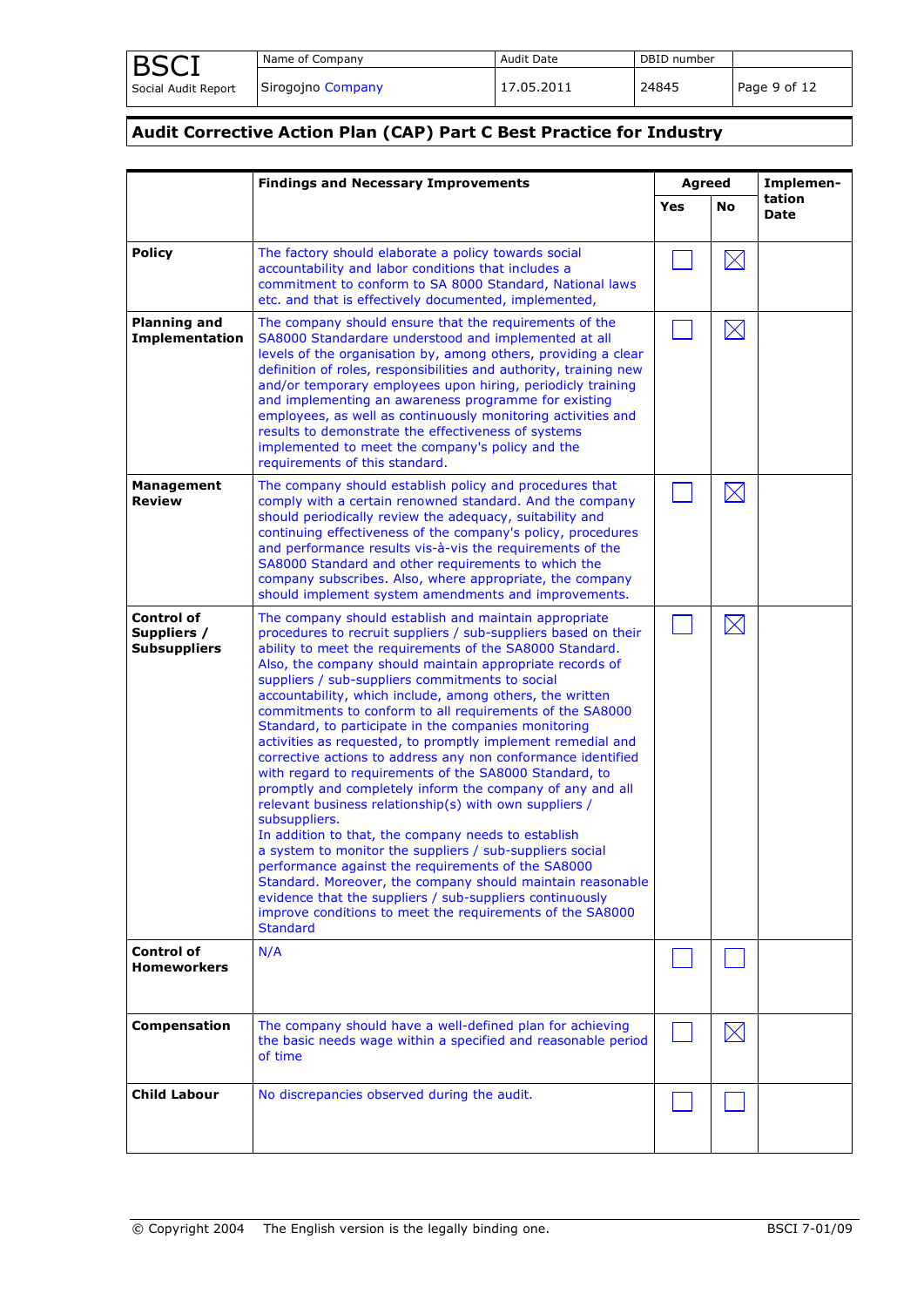| <b>BSCI</b>              | Name of Company                                                                                                                                                                                                                                                                                              | <b>Audit Date</b> | DBID number |               |
|--------------------------|--------------------------------------------------------------------------------------------------------------------------------------------------------------------------------------------------------------------------------------------------------------------------------------------------------------|-------------------|-------------|---------------|
| Social Audit Report      | Sirogojno Company                                                                                                                                                                                                                                                                                            | 17.05.2011        | 24845       | Page 10 of 12 |
| <b>Evasion</b>           | No discrepancies observed during the audit.                                                                                                                                                                                                                                                                  |                   |             |               |
| Outside<br>Communication | The company should establish and maintain procedures to<br>communicate regularly to all interested parties data and other<br>information regarding performance of the requirements of the<br>SA8000 Standard, including, but not limited to, the results of<br>management reviews and monitoring activities. |                   |             |               |

## 17.05.2011, Nikolay Rulev

Date / signature / stamp Auditor Signature / stamp Company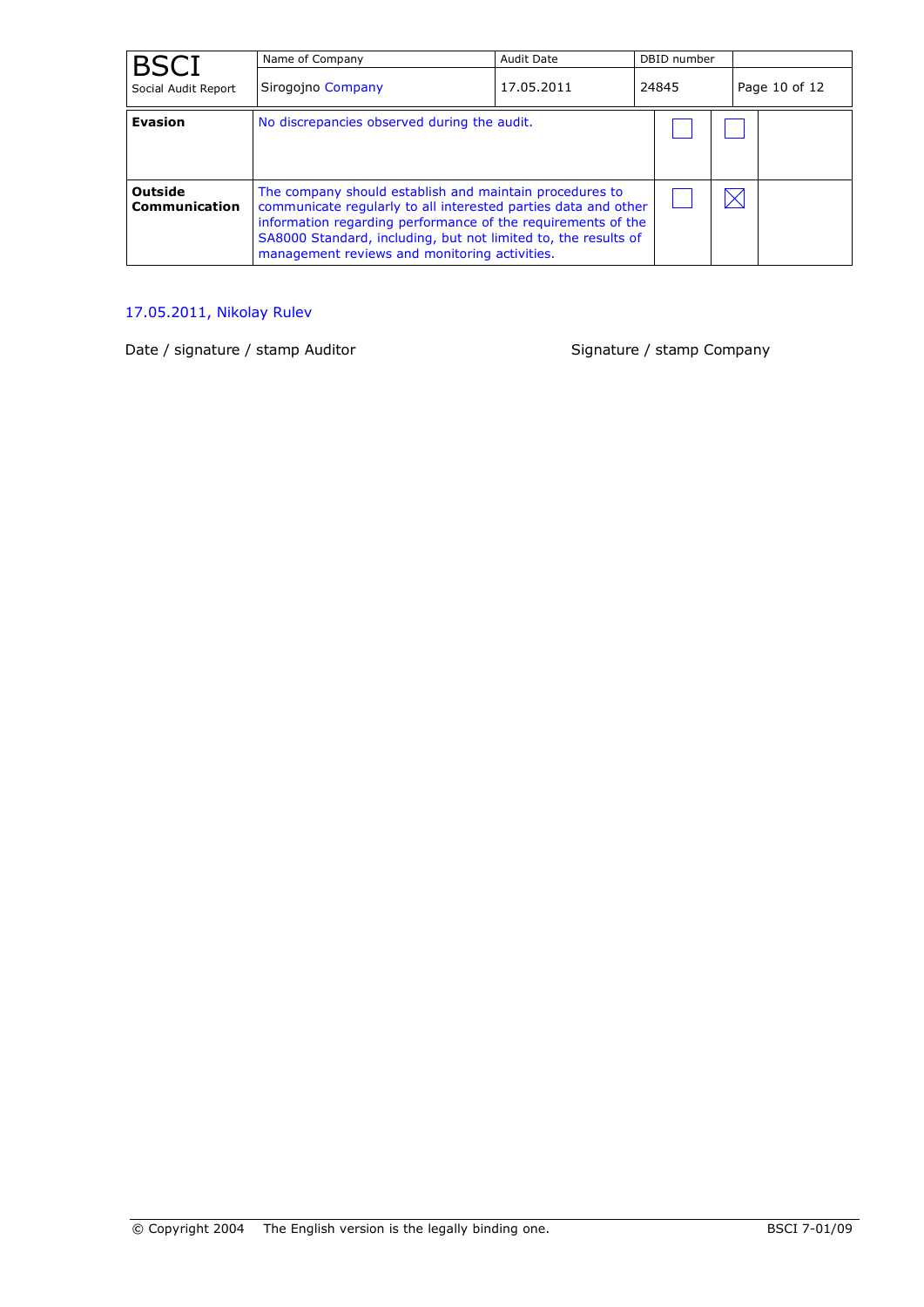## **List of Audit Attachments**

| <b>Obligatory Attachments</b>                                                                                              | Attached? |
|----------------------------------------------------------------------------------------------------------------------------|-----------|
| Employees Interview Sheet                                                                                                  |           |
| Photos: outside factory compound, production floor, canteen, dormitories, display of<br>the code of conduct, nursery, etc. |           |
| Child Labour Record Sheet                                                                                                  | N/A       |

|                | Required copies to be available as part of the audit pack, if no legal prohibition<br>for collecting the record, according to local law. | Available with the<br>audit files? |
|----------------|------------------------------------------------------------------------------------------------------------------------------------------|------------------------------------|
| 4              | Collective Bargaining Agreement                                                                                                          | N/A                                |
| 5              | Personnel File sample                                                                                                                    | Y                                  |
| 6              | Time Record sample                                                                                                                       | Ÿ                                  |
| $\overline{7}$ | Payslip sample                                                                                                                           | Y                                  |
| 8              | Payment to Social Insurance Fund                                                                                                         | Y                                  |
| 9              | Wage List sample                                                                                                                         | Ÿ                                  |
| 10             | Maternity Leave sample                                                                                                                   | Y                                  |
| 11             | Work Rules                                                                                                                               | Y                                  |
| 12             | Documentation on Health and Safety Training                                                                                              | Ÿ                                  |
| 13             | Documentation on Social Issues made by officials or other social audit                                                                   | Y                                  |
| 14             | Agreement with a union or other worker representative                                                                                    | N/A                                |
| 15             | Authorization for exemptions from statutory regulations                                                                                  | N/A                                |
| 16             |                                                                                                                                          |                                    |
| 17             |                                                                                                                                          |                                    |
| 18             |                                                                                                                                          |                                    |
| 19             |                                                                                                                                          |                                    |
| 20             |                                                                                                                                          |                                    |
| 21             |                                                                                                                                          |                                    |
| 22             |                                                                                                                                          |                                    |
| 23             |                                                                                                                                          |                                    |
| 24             |                                                                                                                                          |                                    |